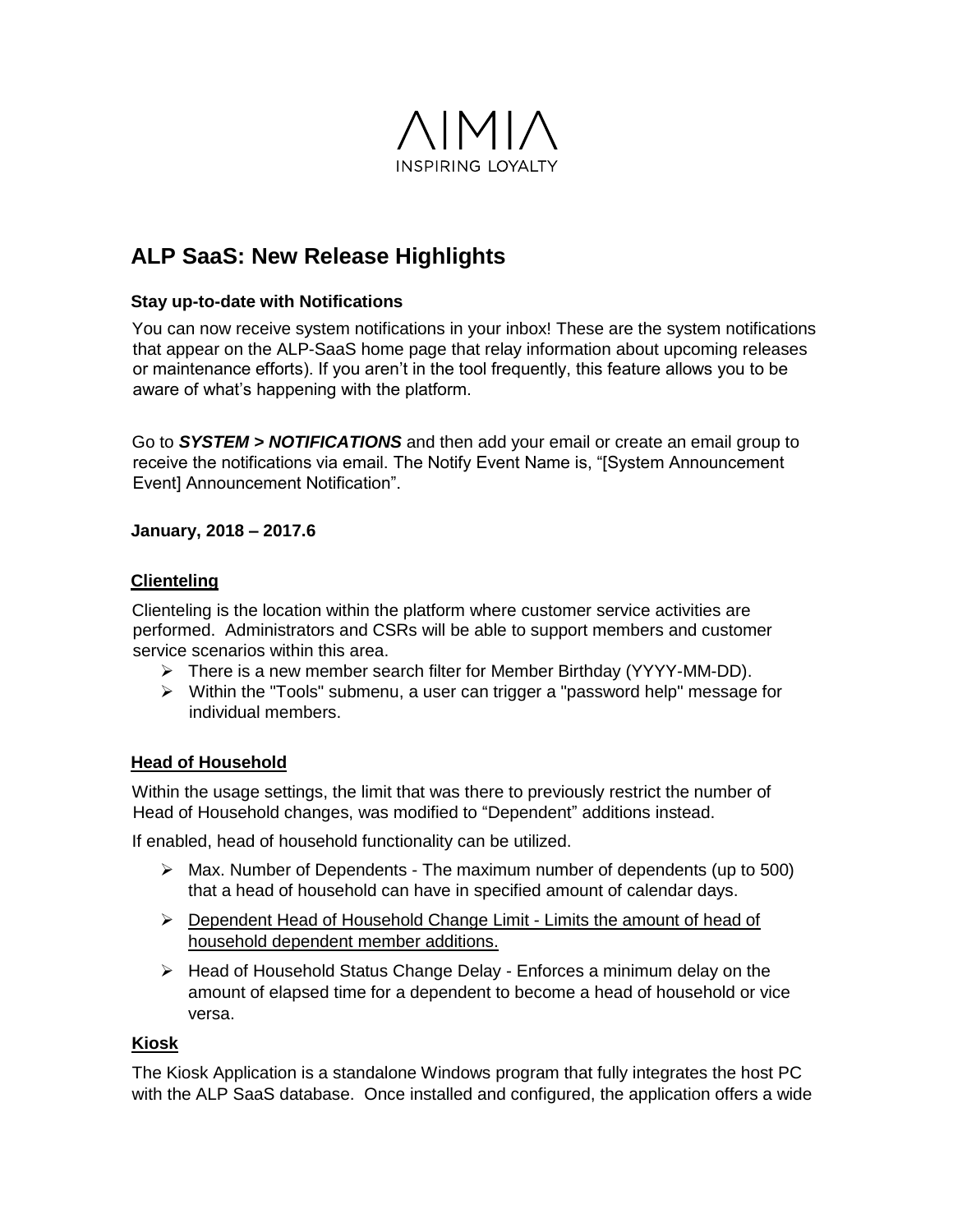

array of options that facilitates interaction between loyalty members and the loyalty program.

 $\geq$  2017 version of the standalone Kiosk software has been published. New version features enhanced graphics, improved feature-set and updated TLS support. Please contact Support for more details before proceeding with installation.

#### **November, 2017 – 2017.5**

#### **Export**

*Composite Export – Points Expiring on Next Auto Expiration Date*

 $\triangleright$  Learn more about Point Exportation in ALP SaaS by going to the wiki! https://wiki.smartbutton.com/default.asp?W191

#### **Verification Code**

This feature can be used to assist in the verification of a member enrollment and account data utilizing unique codes. The system will generate and message for this added security measure in verification.

 Find out more about Verification Codes here! https://wiki.smartbutton.com/default.asp?W876

#### **Segment**

Two new member group rules were added to the system. (Member Group Rules are options for creating a segment group based on specific member attributes.)

- "Has Not Received Reward Assigned to Reward Descriptor for Date Range" (All)
- $\triangleright$  "Assigned to Member Descriptor" (Dynamic only)

#### **September, 2017 – 2017.4**

#### **Member Ranking**

*"*Transaction Type Descriptor" is a new capability to filter and be able to only see certain types of transactions. This adds an additional layer of granularity to the ranking.

- $\triangleright$  More transparent view to where members stand in ranking.
- $\triangleright$  Verified transactions where you can determine even further if certain transactions count in the rankings. (Example: Certain promotions don't count because they were specific sale items).
- $\triangleright$  In clienteling you can view the ranking and where a member stands as well, it can be shown to the member which gives better communication and understanding.

#### **Segmentation/Member Grouping Rules**

New promotional campaign and membership rules. There are two new member grouping rules for use in grouping members based on their addresses. Additionally, the Postal/Zip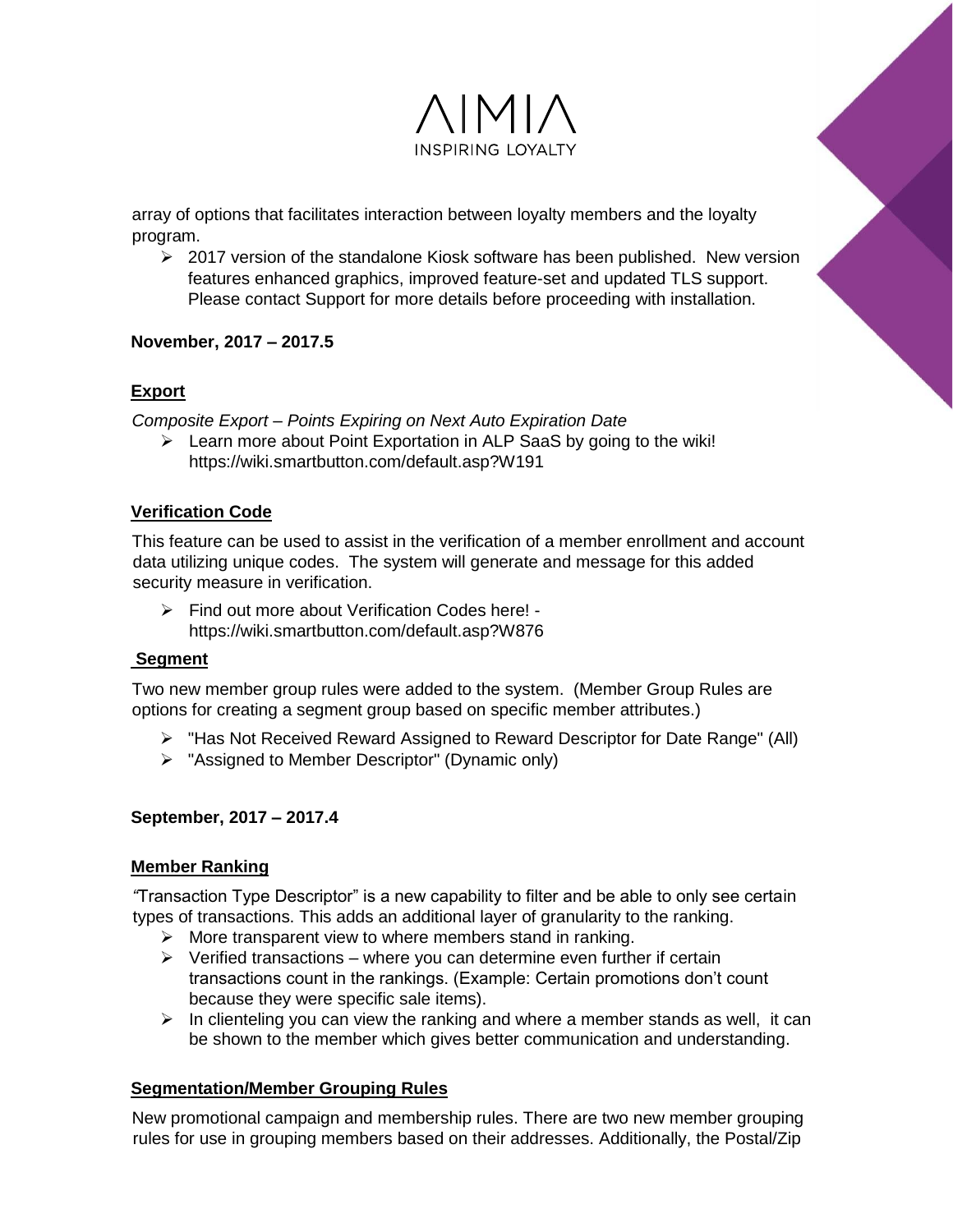

codes for US & UK used in various segmentation rules have been updated with midlate2017 data:

- 1. "US Metropolitan Statistical Area (MSA)"
- 2. "Canada Addresses Within x km of Postal Code (Center Postal Code method)"

#### **Web Services**

- [MemberActiveRewardsWithRewardCustomFields](https://wiki.smartbutton.com/default.asp?W872)
	- This will allow for the obtaining of any custom fields on top of all rewards information. (Any custom fields associated with the reward type are returned.) his will potentially allow for fewer calls to the system and provide an array of additional data that wasn't available in the standard calls previously.
	- Example: Address information could be returned.
- [MemberEligibleVariableRewardsExtended](https://wiki.smartbutton.com/default.asp?W871) 
	- This service returns a list of all variable rewards that a member is eligible to receive.
- > PointsToNextRecurringReward
	- Returns the amount of points a member needs to earn for their next recurring reward.
- [MemberActiveRewardsWithRewardCustomFields](https://wiki.smartbutton.com/default.asp?W872) 
	- Retrieves all active rewards and their reward type custom fields for a specified member.

#### **File Import**

**[Multiple Transaction & Location -](https://wiki.smartbutton.com/default.asp?W874) [Day Based Simple Transaction File With Details](https://wiki.smartbutton.com/default.asp?W874)  [and Transaction Custom Fields](https://wiki.smartbutton.com/default.asp?W874)** for issuing transactions to members from multiple locations, using multiple transaction types, with transaction custom field data. This would allow for partner information and location to be passed for understanding more about the transactions. Basically, the custom fields are now supported through the standard file.

For more information or questions please visit us [at wiki.smartbutton.com](https://wiki.smartbutton.com/default.asp) or email us at customer-loyalty.na@aimia.com.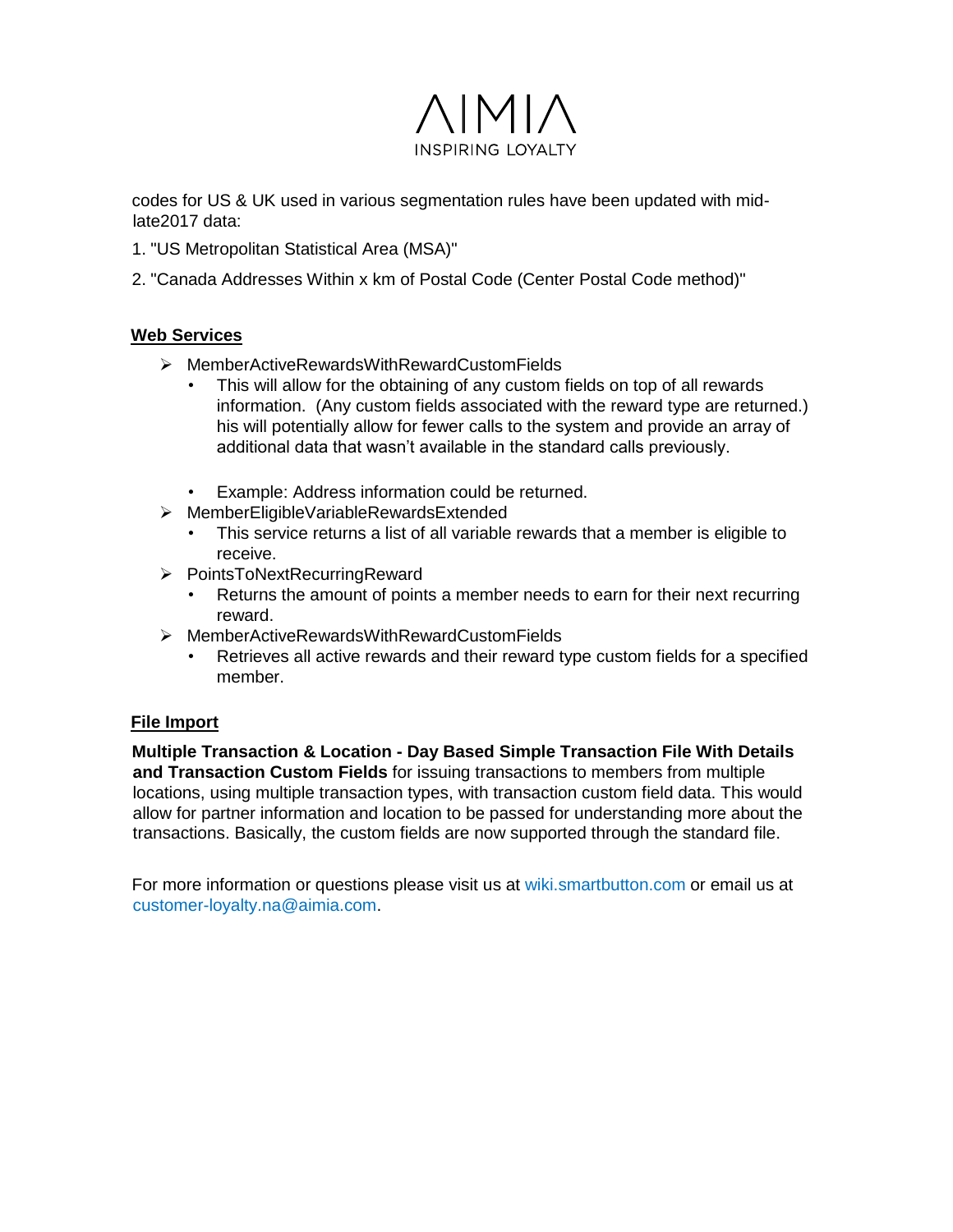

# **ALP-SaaS: New Release Highlights**

## **April, 2017**

**ALP-SaaS System Notifications**: Reminder! You can receive system notifications in your inbox! (The system notifications that appear on the ALP-SaaS home page that relay information about upcoming releases or maintenance efforts.) If you aren't in the tool frequently, this feature allows you to be aware of what's happening with the platform.

You can go to *SYSTEM > NOTIFICATIONS* and then add your email or create an email group to receive the notifications via email. The Notify Event Name is, "[System Announcement Event] Announcement Notification".

**Member Portal:** The Member Portal is the public-facing website that is integrated with the ALP-SaaS product. This website allows direct access to the loyalty program with the primary purpose of allowing members to interact with the program. Members can perform a variety of tasks that include: reviewing transactional activity, accessing recent news content, changing account settings, accessing the reward store, and much more.

- Added new portal text items for the "Facebook Connect" login error page as well as Facebook Connect buttons.
- Existing module types, "General Settings" and "General Settings (View Only)" can be further configured to enable/disable the visibility of individual fields.
- Google Analytics tracking expanded to include enrollment and post-enrollment verification pages.
- New module type, "360 View", used for displaying coupon, reward and transaction activity within a single grid!
- New module type, "Upcoming Points Expiring", used for displaying the available points currently due to expire by way of automatic aged expiration (scheduled batches not included).

**Location Groups**: As previously discussed in release highlights, Location Groups can be used to replace location descriptors making some promotions easier within the platform.

• Promotions - The following promotions have been transitioned from using location

descriptors to using location groups:  $\circ$  Parimutuel Transaction Bonus Promotion  $\circ$ 

Transaction Bonus Promotion  $\circ$  Transaction Product Bonus Promotion  $\circ$ 

Transaction Product Quantity Bonus Promotion

o Variable Point Back Promotion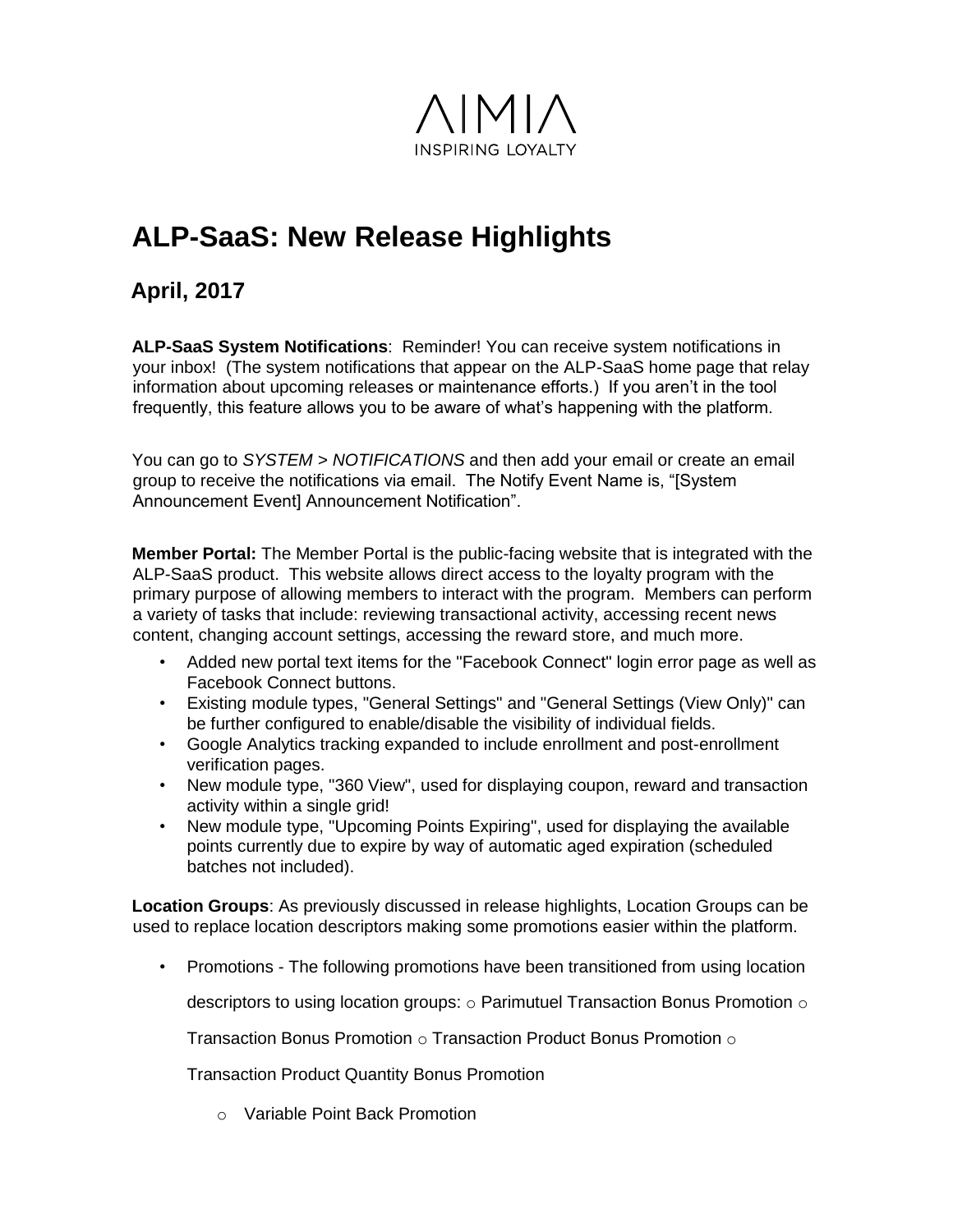

- Segment New location group functionality, used for grouping locations in order to export data. Location groups will slowly take the place of location descriptors within various promotions. The following rules will be included in the initial release:
	- $\circ$  Assigned to Location Descriptor (real-time supported)  $\circ$  Location Address

Within Country  $\circ$  Location Address Within U.S. State  $\circ$  Location Address

Within Canadian Province o US Address Within x Miles of Zip Code

(Center Zipcode method)  $\circ$  UK Address Within x km of Outward Postcode

district

o Location Custom Field

#### **WEB SERVICES**

A number of updated or new web services to assist in easing integration from external systems to ALP-SaaS were added:

- New Member call, [FetchMemberAccountIDs,](https://wiki.smartbutton.com/default.asp?W858) used to retrieve a member's list of Account Ids.
- Web Services New MemberReferrer call, [FetchMemberReferrerInfo,](https://wiki.smartbutton.com/default.asp?W836) for retrieving information about a member's referrer.
- Web Services New MemberSecurity call[,](https://wiki.smartbutton.com/default.asp?W861) [FetchMemberLastPasswordChangeDate,](https://wiki.smartbutton.com/default.asp?W861) used to retrieve the date/time of the most recent password change for the member.

For more information or questions please visit us [at wiki.smartbutton.com](https://wiki.smartbutton.com/default.asp) or email us at customer-loyalty.na@aimia.com.

### **May, 2017**

**Clienteling Services:** The Clienteling Services area of ALP-SaaS is the customer service center of the platform. Customer Service Representatives can access clienteling and provide the support needed for members and program administrators. The items below were enhancements made within this release to the clienteling services area.

• **"Monthly Points Earned Trend"** - Once in the clienteling services area, if you go to the "Analysis & Statistics" sub-menu you can click on the monthly points earned trend. Once there, you can view the earning for that member for the last 24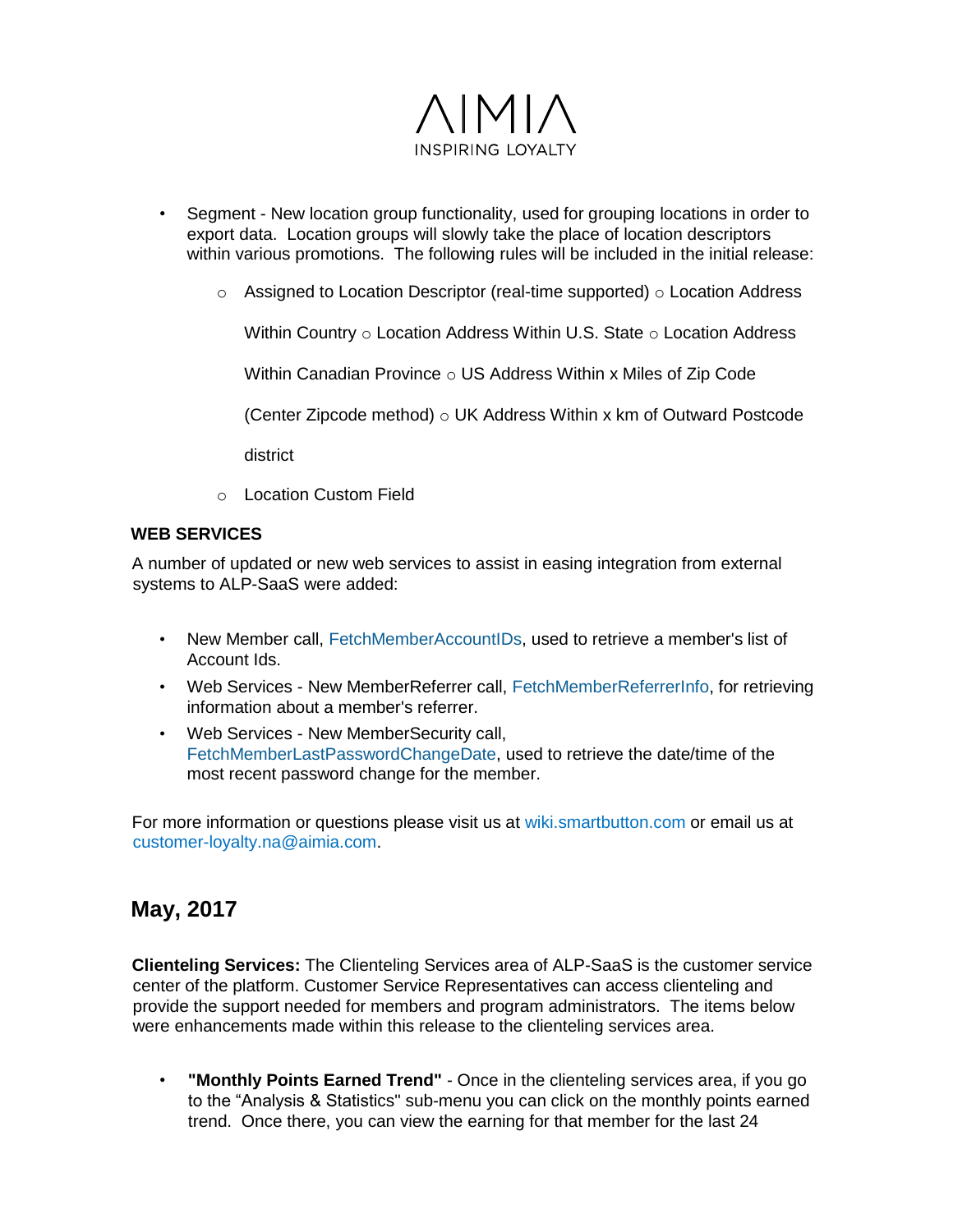

- months, by month. This includes the number of days with visits, points earned, difference from last month, and a graph showing the points earned.
- **Member Clubs (Extended Module)** Within clienteling you can customize the display for when you have selected a member. One of the new modules that you can choose to display, is the Member Clubs, which displays all the clubs that a member is assigned to.  $\circ$  The way to customize this to display (as well as any other extended module) is under the System menu title. System / Settings / Clienteling Settings
	- o Once in the Clienteling Settings, you can define the modules that you desire to be displayed within the "Extended Modules" section on the Clienteling Settings page. o Upon entering the edit page, you can customize the extended modules area of Clienteling Services as follows. o Smaller Modules - If enabled, you can select up to three of the following modules to display:
	- o Member Descriptors Member descriptors that are configured for display, of which the member is assigned to Descriptors must be edited within their management page to enable their display within Clienteling Services.Member
	- o Promotional Groups Promotional segment groups that are configured for display, in which the member is contained within Promotional Groups must be edited within their management page to enable their display.
	- o Member Ranking Levels Member ranking set that are configured for display, in which the member is contained within. Ranking sets must be edited within their management page to enable their display.
	- o Member Ids All member account Ids for the member will be displayed. o Member Clubs - All clubs that the member is currently assigned to.
	- o Member Reservations The 7 most recent reservations registered by the member.
	- o Cases The 7 most recent cases associated to the member.
	- $\circ$  Undelivered Rewards The 7 oldest rewards belonging to the member that do not have a delivery record.

**Segment** – Among other things, segmentation is critical to driving promotions, offers, communications, and content management. There were fourteen new member segment group rules added with this latest release.

- "Did not Purchase Product with Product Item Custom Field in Date Range" for four custom field datatypes (Drop Down, Checkbox, Integer, Money) - one rule per datatype.
- "Has Received Any Reward (All Types) for Date Range".
- "Has Not Received Any Reward (All Types) for Date Range".